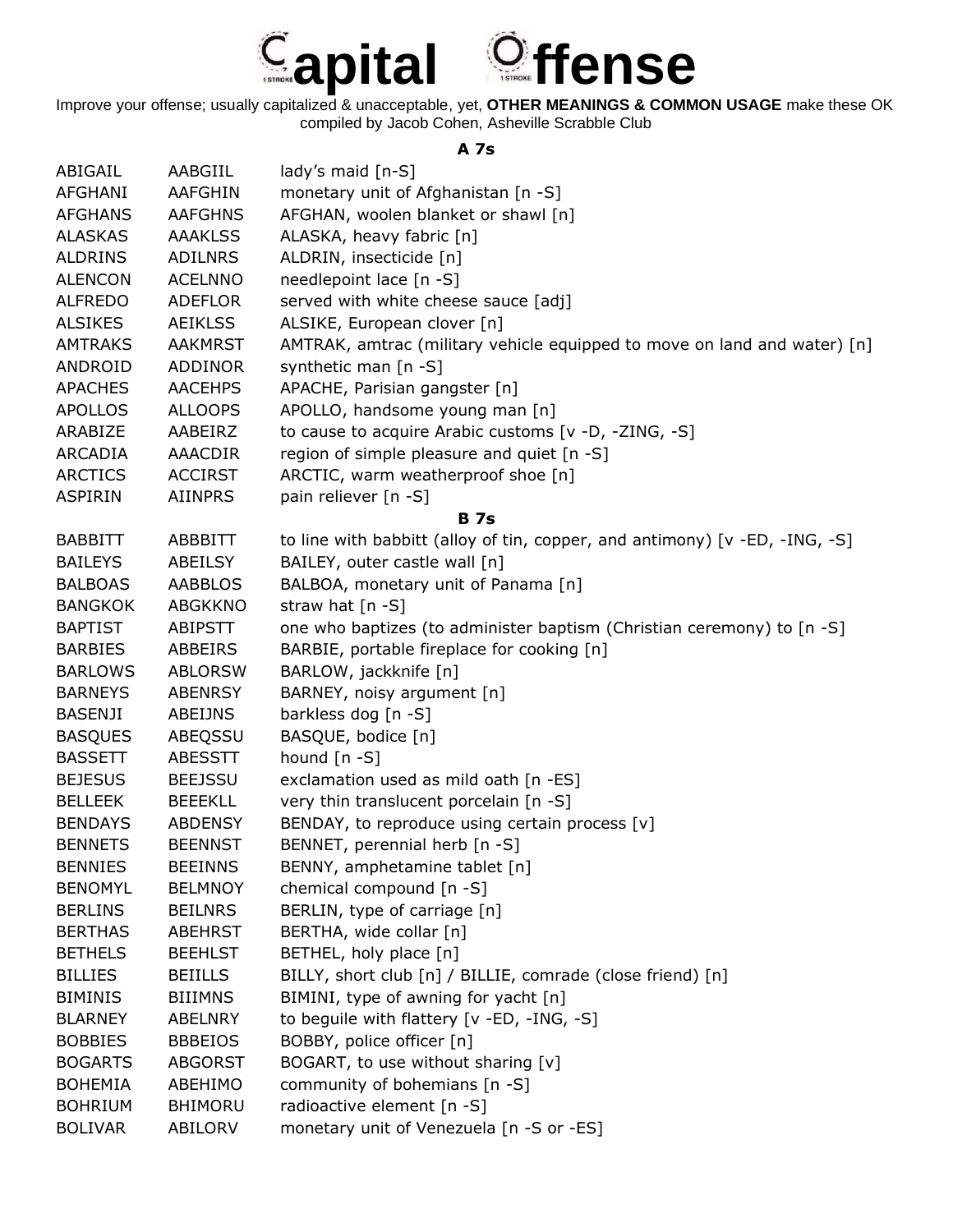## **apital ffense**

| <b>BOLIVIA</b> | ABIILOV        | soft fabric [n -S]                                                                  |
|----------------|----------------|-------------------------------------------------------------------------------------|
| <b>BOLOGNA</b> | <b>ABGLNOO</b> | seasoned sausage [n -S]                                                             |
| <b>BONITAS</b> | <b>ABINOST</b> | BONITA, bonito (food fish) [n]                                                      |
| <b>BOPEEPS</b> | <b>BEEOPPS</b> | BOPEEP, game of peekaboo [n]                                                        |
| <b>BORAZON</b> | ABNOORZ        | hard form of boron nitride [n -S]                                                   |
| <b>BORKING</b> | <b>BGIKNOR</b> | act of attacking candidate in media [n -S] / BORK, to attack candidate in media [v] |
| <b>BORSTAL</b> | <b>ABLORST</b> | reformatory [n -S]                                                                  |
| <b>BORZOIS</b> | <b>BIOORSZ</b> | BORZOI, Russian hound [n]                                                           |
| <b>BOSTONS</b> | <b>BNOOSST</b> | BOSTON, card game [n]                                                               |
| <b>BOURNES</b> | <b>BENORSU</b> | BOURNE, bourn (stream) [n]                                                          |
| <b>BOURSIN</b> | <b>BINORSU</b> | trademark [n -S]                                                                    |
| <b>BOUVIER</b> | <b>BEIORUV</b> | large dog [n -S]                                                                    |
| <b>BOYCOTT</b> | <b>BCOOTTY</b> | to refuse to buy [v -ED, -ING, -S]                                                  |
| <b>BRAHMAN</b> | <b>AABHMNR</b> | member of highest Hindu caste [n -S]                                                |
| <b>BRAILLE</b> | ABEILLR        | to write in braille (raised writing for blind) [v -D, -LING, -S]                    |
| <b>BRASILS</b> | <b>ABILRSS</b> | BRASIL, brazil (dyewood) [n]                                                        |
| <b>BRAZILS</b> | <b>ABILRSZ</b> | BRAZIL, dyewood [n]                                                                 |
| <b>BRILLOS</b> | <b>BILLORS</b> | BRILLO, trademark [n]                                                               |
| <b>BRISTOL</b> | <b>BILORST</b> | smooth cardboard [n -S]                                                             |
| <b>BRUCITE</b> | <b>BCEIRTU</b> | form of magnesium hydroxide [n -S]                                                  |
| <b>BUCKEYE</b> | <b>BCEEKUY</b> | nut-bearing tree [n -S]                                                             |
| <b>BUDDHAS</b> | ABDDHSU        | BUDDHA, person who has attained Buddhahood [n]                                      |
| <b>BURPEES</b> | <b>BEEPRSU</b> | BURPEE, physical exercise [n]                                                       |
| <b>BURTONS</b> | <b>BNORSTU</b> | BURTON, hoisting tackle [n]                                                         |
|                |                | C <sub>7s</sub>                                                                     |
| <b>CALUMET</b> | <b>ACELMTU</b> | ceremonial pipe [n -S]                                                              |
| <b>CALYPSO</b> | <b>ACLOPSY</b> | improvised song [n -S or -ES]                                                       |
| <b>CAMBRIC</b> | <b>ABCCIMR</b> | fine linen $[n - S]$                                                                |
| <b>CAPIZES</b> | <b>ACEIPSZ</b> | CAPIZ, bivalve mollusk [n]                                                          |
| <b>CARLINS</b> | <b>ACILNRS</b> | CARLIN, old woman [n]                                                               |
| <b>CATAWBA</b> | <b>AAABCTW</b> | variety of fox grape [n -S]                                                         |
| <b>CAYMANS</b> | <b>AACMNSY</b> | CAYMAN, caiman (tropical reptile) [n]                                               |
| <b>CELESTE</b> | <b>CEEELST</b> | celesta (keyboard instrument) [n -S]                                                |
| <b>CELOTEX</b> | <b>CEELOTX</b> | trademark [n -ES]                                                                   |
| <b>CHARLEY</b> | <b>ACEHLRY</b> | charlie (fool) [n -S]                                                               |
| <b>CHARLIE</b> | <b>ACEHILR</b> | fool [n -LIES]                                                                      |
| <b>CHEDITE</b> | <b>CDEEHIT</b> | explosive [n -S]                                                                    |
| <b>CHEVIES</b> | <b>CEEHISV</b> | CHEVY, to chase about [v]                                                           |
| <b>CHIANTI</b> | <b>ACHIINT</b> | dry, red wine $[n - S]$                                                             |
| CHICANO        | <b>ACCHINO</b> | American of Mexican descent [n -S]                                                  |
| <b>CHOPINS</b> | <b>CHINOPS</b> | CHOPIN, chopine (type of shoe) [n]                                                  |
| <b>CHRISTY</b> | <b>CHIRSTY</b> | skiing turn [n -TIES]                                                               |
| <b>CHUNNEL</b> | <b>CEHLNNU</b> | tunnel under English Channel [n -S]                                                 |
| <b>CICEROS</b> | <b>CCEIORS</b> | CICERO, unit of measure in printing [n]                                             |
| <b>CLARKIA</b> | <b>AACIKLR</b> | annual herb [n -S]                                                                  |
| <b>CLEMENT</b> | <b>CEELMNT</b> | merciful [adj]                                                                      |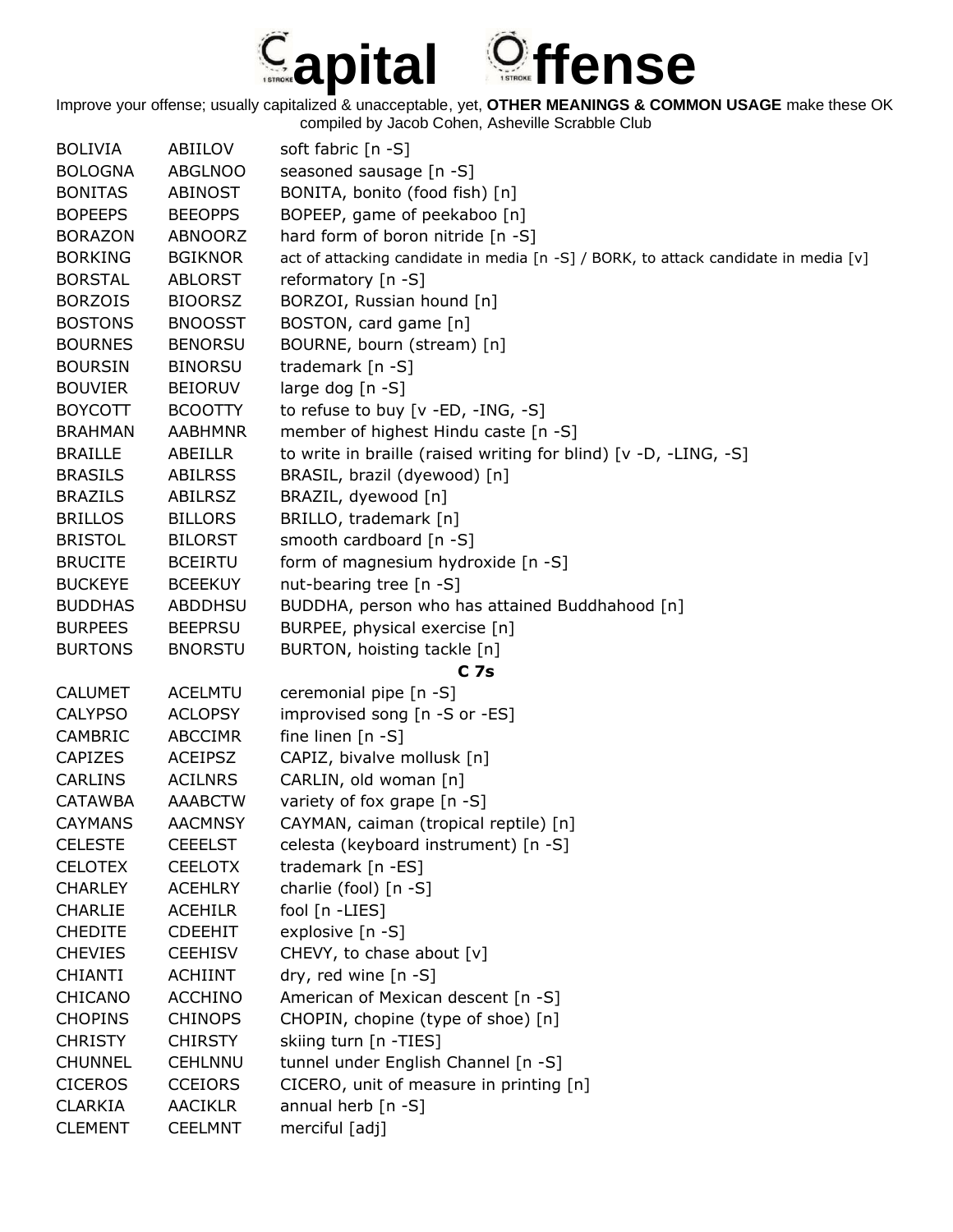

| <b>CCEKNOY</b> | resident of East End of London [n -S]                                     |
|----------------|---------------------------------------------------------------------------|
| <b>CEELLNO</b> | Irish girl [n -S]                                                         |
| <b>CILLNOS</b> | alcoholic drink [n -S]                                                    |
| <b>CEIMMOS</b> | COMMY, commie (Communist) [n] / COMMIE, Communist [n]                     |
| <b>ACMOSST</b> | COMSAT, trademark [n]                                                     |
| <b>CNNOORS</b> | CONNOR, saltwater fish [n]                                                |
| <b>ACNORST</b> | CONTRA, Nicaraguan revolutionary [n]                                      |
| <b>CEOOPRS</b> | COOPER, to make or mend barrels [v]                                       |
| <b>ABCDOOR</b> | monetary unit of Nicaragua [n -S]                                         |
| <b>BCLMOOU</b> | electrical measure [n -S]                                                 |
| <b>CEIMMRR</b> | krimmer (kind of fur) [n -S]                                              |
| AACCORU        | type of liqueur [n -S]                                                    |
| AACCORU        | curacao (type of liqueur) [n -S]                                          |
| <b>CCLOPSY</b> | minute one-eyed crustacean [n -S or -ES]                                  |
| <b>CEPRSSY</b> | thin fabric [n -ES]                                                       |
| <b>ACINPRY</b> | prostitute [n -S]                                                         |
|                | <b>D</b> 7s                                                               |
| <b>ACDNORS</b> | DACRON, trademark [n]                                                     |
| AADDIMS        | dada movement [n -S]                                                      |
| AADDIST        | follower of dadaism [n -S]                                                |
| <b>ADDGOOW</b> | large sandwich [n -S]                                                     |
| <b>ADLNOST</b> | DALTON, unit of atomic mass [n]                                           |
| <b>AADKMSS</b> | DAMASK, to weave with elaborate design [v]                                |
| <b>ADEHNPS</b> | DAPHNE, flowering shrub [n]                                               |
| <b>ADENOPS</b> | medicinal substance [n -S]                                                |
| <b>CDEIKRR</b> | hoisting apparatus [n -S]                                                 |
| ADEITUZ        | ornamental shrub [n -S]                                                   |
| <b>DEERSTX</b> | DEXTER, animal of breed of Irish cattle [n]                               |
| <b>CDEIKNS</b> | devil [n -ES]                                                             |
| <b>DEEILSS</b> | DIESEL, to continue running after ignition is turned off $[v]$            |
| <b>BBDINOS</b> | DOBBIN, farm horse [n]                                                    |
| <b>BDNOOSS</b> | DOBSON, aquatic insect larva [n]                                          |
| <b>DDEGORS</b> | DODGER, one that dodges [n]                                               |
| <b>ADEGLNO</b> | type of tweed (coarse woolen fabric) [n -S]                               |
| <b>ADGLNOO</b> | type of leather [n -S]                                                    |
| CDDIIRU        | one of ancient Celtic order of priests [adj]                              |
| <b>ADLLRWY</b> | to cover wall with plasterboard [v -ED, -ING, -S]                         |
| <b>DEINNTU</b> | explosive [n -S]                                                          |
|                | E 7s                                                                      |
| <b>AEERSST</b> | EASTER, wind or storm from east [n]                                       |
| <b>BCEINOS</b> | dialect of English spoken by some African-Americans [n]                   |
| <b>CDEHILR</b> | eldritch (weird (mysteriously strange)) [adj]                             |
| <b>EGHILNS</b> | to cause billiard ball to spin around its vertical axis [v -ED, -ING, -S] |
| <b>AELNOPS</b> | native of Spain [n -ES]                                                   |
| AEEGINU        | tropical evergreen tree [n -S]                                            |
|                |                                                                           |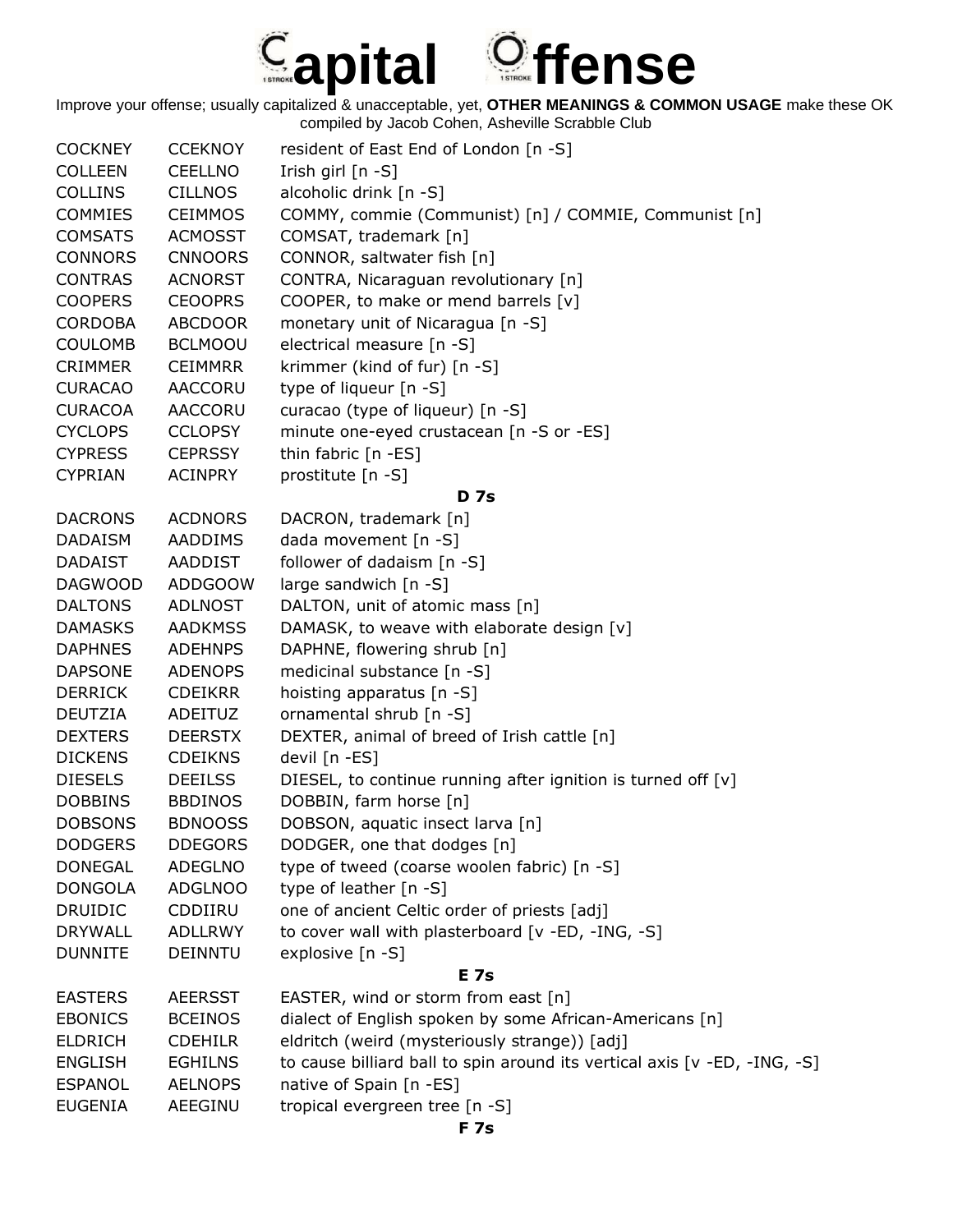

| <b>FARADAY</b> | <b>AAADFRY</b> | unit of electricity [n -S]                                  |
|----------------|----------------|-------------------------------------------------------------|
| <b>FAUVISM</b> | <b>AFIMSUV</b> | movement in painting [n -S]                                 |
| <b>FAUVIST</b> | AFISTUV        | advocate of fauvism (movement in pain ting) [n -S]          |
| <b>FEDEXED</b> | <b>DDEEEFX</b> | FEDEX, to send by Federal Express [v]                       |
| <b>FEDEXES</b> | <b>DEEEFSX</b> | FEDEX, to send by Federal Express [v]                       |
| <b>FLEMISH</b> | <b>EFHILMS</b> | to coil rope in certain manner [v -ED, -ING, -ES]           |
| <b>FLOSSIE</b> | <b>EFILOSS</b> | floozy (prostitute) [n -S]                                  |
| <b>FORMICA</b> | <b>ACFIMOR</b> | trademark [n -S]                                            |
| <b>FRISBEE</b> | <b>BEEFIRS</b> | trademark [n -S]                                            |
| <b>FRITZES</b> | <b>EFIRSTZ</b> | FRITZ, nonfunctioning state [n]                             |
| <b>FUEHRER</b> | EEFHRRU        | fuhrer (leader) [n -S]                                      |
| <b>FUHRERS</b> | <b>EFHRRSU</b> | FUHRER, leader [n]                                          |
| <b>FULHAMS</b> | <b>AFHLMSU</b> | FULHAM, loaded die [n]                                      |
|                |                | G 7s                                                        |
| <b>GALILEE</b> | AEEGILL        | type of porch [n -S]                                        |
| <b>GAMBIAS</b> | AABGIMS        | GAMBIA, gambier (extract obtained from Asian vine) [n]      |
| <b>GARVEYS</b> | <b>AEGRSVY</b> | GARVEY, small scow [n]                                      |
| <b>GENEVAS</b> | <b>AEEGNSV</b> | GENEVA, liquor [n]                                          |
| <b>GENOISE</b> | <b>EEGINOS</b> | rich sponge cake [n -S]                                     |
| <b>GERMANS</b> | <b>AEGMNRS</b> | GERMAN, elaborate dance [n]                                 |
| <b>GESTAPO</b> | <b>AEGOPST</b> | secret police organization [n -S]                           |
| <b>GIBBONS</b> | <b>BBGINOS</b> | GIBBON, arboreal ape [n -S]                                 |
| <b>GIBSONS</b> | <b>BGINOSS</b> | GIBSON, martini served with tiny onion [n]                  |
| <b>GILBERT</b> | <b>BEGILRT</b> | unit of magnetomotive force [n -S]                          |
| <b>GJETOST</b> | <b>EGJOSTT</b> | hard brown cheese [n -S]                                    |
| <b>GLORIAS</b> | <b>AGILORS</b> | GLORIA, halo [n]                                            |
| <b>GOLIATH</b> | AGHILOT        | person considered to be giant [n -S]                        |
| <b>GOMBEEN</b> | <b>BEEGMNO</b> | usury (lending of money at exorbitant interest rate) [n -S] |
| <b>GOODMAN</b> | <b>ADGMNOO</b> | master of household [n -S]                                  |
| <b>GOOGLED</b> | <b>DEGGLOO</b> | GOOGLE, to use Internet search engine [v]                   |
| <b>GOOGLES</b> | <b>EGGLOOS</b> | GOOGLE, to use Internet search engine [v]                   |
| <b>GOOMBAY</b> | <b>ABGMOOY</b> | calypso music of Bahamas [n -S]                             |
| <b>GRECIZE</b> | <b>CEEGIRZ</b> | (to provide with Greek style) [v -D, -ZING, -S]             |
| <b>GRUYERE</b> | <b>EEGRRUY</b> | Swiss cheese [n -S]                                         |
| <b>GUINEAS</b> | AEGINSU        | GUINEA, formerly used British coin [n]                      |
|                |                | <b>H</b> 7s                                                 |
| <b>HAMBURG</b> | ABGHMRU        | patty of ground beef [n -S]                                 |
| <b>HANSELS</b> | <b>AEHLNSS</b> | HANSEL, to handsel (to give gift to) [v]                    |
| <b>HARIJAN</b> | <b>AAHIJNR</b> | outcast in India [n -S]                                     |
| <b>HAVARTI</b> | <b>AAHIRTV</b> | Danish cheese [n -S]                                        |
| <b>HECTORS</b> | <b>CEHORST</b> | HECTOR, to bully (to treat abusively) [v]                   |
| <b>HEPARIN</b> | <b>AEHINPR</b> | biochemical [n -S]                                          |
| <b>HESSIAN</b> | <b>AEHINSS</b> | coarse cloth [n -S]                                         |
| <b>HOLLAND</b> | <b>ADHLLNO</b> | cotton fabric [n -S]                                        |
|                |                |                                                             |
| <b>HOMERIC</b> | <b>CEHIMOR</b> | having large or grand quality [adj]                         |
| <b>HOOVERS</b> | <b>EHOORSV</b> | HOOVER, to clean with vacuum [v]                            |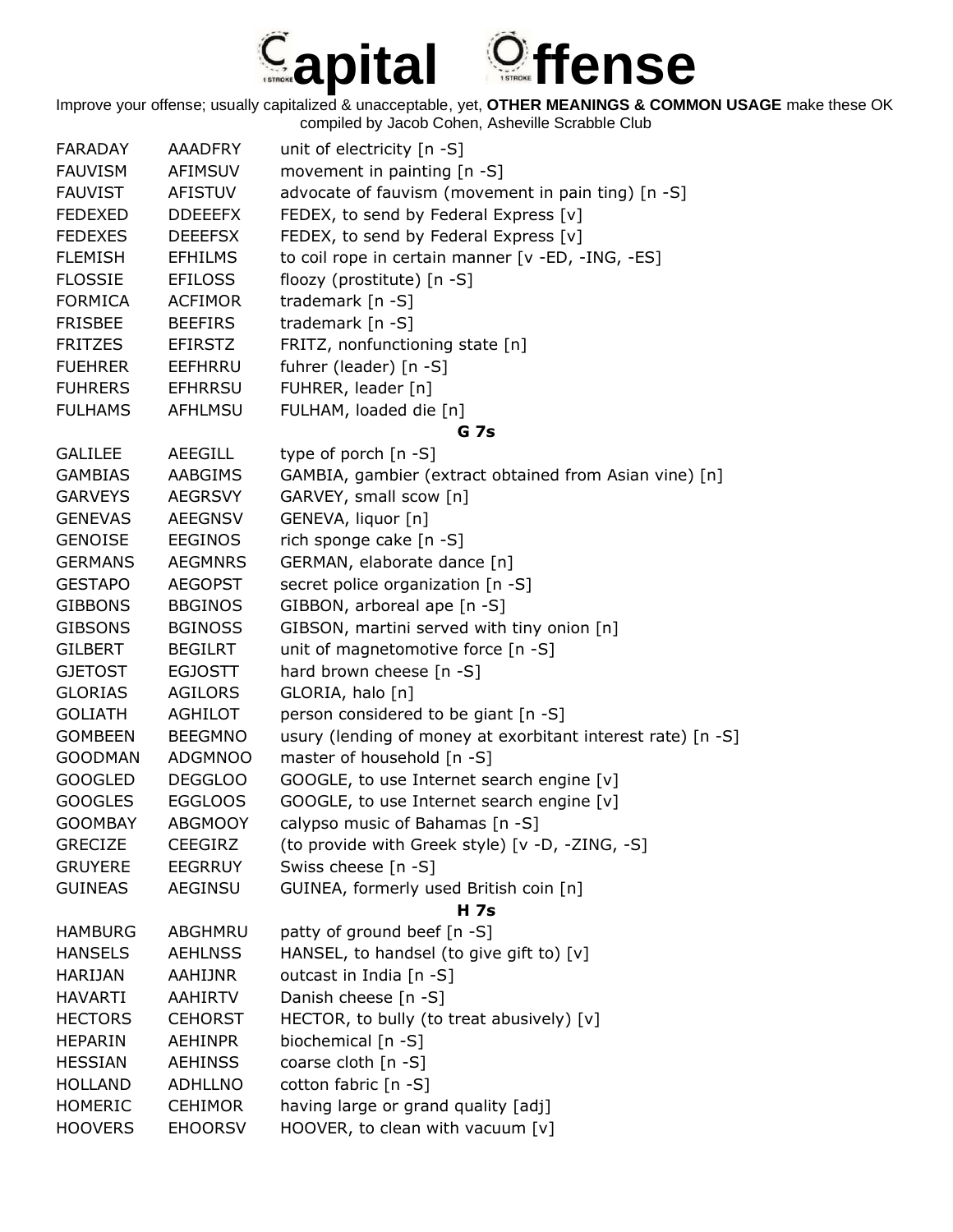

| <b>HUNNISH</b> | <b>HHINNSU</b> | HUN, barbarous, destructive person [adj]<br>I <sub>7s</sub> |
|----------------|----------------|-------------------------------------------------------------|
| IGNATIA        | <b>AAGIINT</b> | medicinal seed [n -S]<br>J 7s                               |
| <b>JACOBIN</b> | ABCIJNO        | pigeon (short-legged bird) [n -S]                           |
| <b>JACOBUS</b> | <b>ABCJOSU</b> | old English coin [n -ES]                                    |
| <b>JACUZZI</b> | <b>ACIJUZZ</b> | trademark [n -S]                                            |
| <b>JERRIES</b> | <b>EEIJRRS</b> | JERRY, German soldier [n]                                   |
| <b>JERSEYS</b> | <b>EEJRSSY</b> | JERSEY, close-fitting short [n]                             |
| <b>JETWAYS</b> | <b>AEJSTWY</b> | JETWAY, trademark [n]                                       |
| <b>JEZEBEL</b> | <b>BEEEJLZ</b> | scheming, wicked woman [n -S]                               |
| JIMMIES        | <b>EIIJMMS</b> | JIMMIE, tiny bit of candy for decorating ice cream [n]      |
| JIMMINY        | IIJMMNY        | jiminy (used to express surprise) [interj]                  |
| <b>JOANNES</b> | <b>AEJNNOS</b> | johannes (Portuguese coin) [n JOANNES]                      |
| <b>JOCKEYS</b> | <b>CEJKOSY</b> | JOCKEY, to maneuver for advantage [v]                       |
| <b>JOHNNIE</b> | <b>EHIJNNO</b> | johnny (sleeveless hospital gown) [n -S]                    |
| <b>JOHNSON</b> | <b>HJNNOOS</b> | offensive word [n -S]                                       |
| <b>JONESES</b> | <b>EEJNOSS</b> | JONES, to have strong craving for something [v]             |
| <b>JORDANS</b> | <b>ADJNORS</b> | JORDAN, type of container [n]                               |
| <b>JOSEPHS</b> | <b>EHJOPSS</b> | JOSEPH, woman's long coat [n]                               |
| <b>JUDASES</b> | ADEJSSU        | JUDAS, peephole [n]                                         |
| <b>JUJUBES</b> | <b>BEJJSUU</b> | JUJUBE, fruit-flavored candy                                |
|                |                | <b>K7s</b>                                                  |
| <b>KASHMIR</b> | <b>AHIKMRS</b> | cashmere (fine wool) [n -S]                                 |
| <b>KELVINS</b> | <b>EIKLNSV</b> | KELVIN, unit of temperature [n]                             |
| <b>KEWPIES</b> | <b>EEIKPSW</b> | KEWPIE, trademark [n -S]                                    |
| <b>KLEENEX</b> | <b>EEEKLNX</b> | trademark [n -S]                                            |
| <b>KLEZMER</b> | <b>EEKLMRZ</b> | Jewish folk musician [ -S or -MORIM]                        |
| <b>KNESSET</b> | <b>EEKNSST</b> | Israeli Parliament [n -S]                                   |
| <b>KREMLIN</b> | <b>EIKLMNR</b> | Russian citadel [n -S]                                      |
| <b>KRIMMER</b> | <b>EIKMMRR</b> | kind of fur [n -S]                                          |
| <b>KWANZAS</b> | <b>AAKNSWZ</b> | KWANZA, monetary unit of Angola [n]<br>$L$ 7s               |
| <b>LADINOS</b> | <b>ADILNOS</b> | LADINO, fast growing clover [n]                             |
| <b>LALIQUE</b> | AEILLQU        | style of cut glass or crystal [n -S]                        |
| <b>LAMBERT</b> | ABELMRT        | unit of brightness [n -S]                                   |
| <b>LANDAUS</b> | <b>AADLNSU</b> | LANDAU, type of carriage [n]                                |
| <b>LANGLEY</b> | <b>AEGLLNY</b> | unit of illumination [n -S]                                 |
| <b>LATINAS</b> | <b>AAILNST</b> | LATINA, Latina-American woman or girl [n]                   |
| <b>LATINOS</b> | <b>AILNOST</b> | Latin American [n]                                          |
| <b>LEGGINS</b> | <b>EGGILNS</b> | LEGGIN, legging (covering for leg) [n]                      |
| <b>LETHEAN</b> | <b>AEEHLNT</b> | LETHE, forgetfulness [adj]                                  |
| <b>LEWISES</b> | <b>EEILSSW</b> | LEWIS, hoisting device [n]                                  |
| <b>LINSEYS</b> | <b>EILNSSY</b> | LINSEY, coarse fabric [n]                                   |
| <b>LUCERNE</b> | <b>CEELNRU</b> | alfalfa [n -S]                                              |
| <b>LUCIFER</b> | <b>CEFILRU</b> | friction match [n -S]                                       |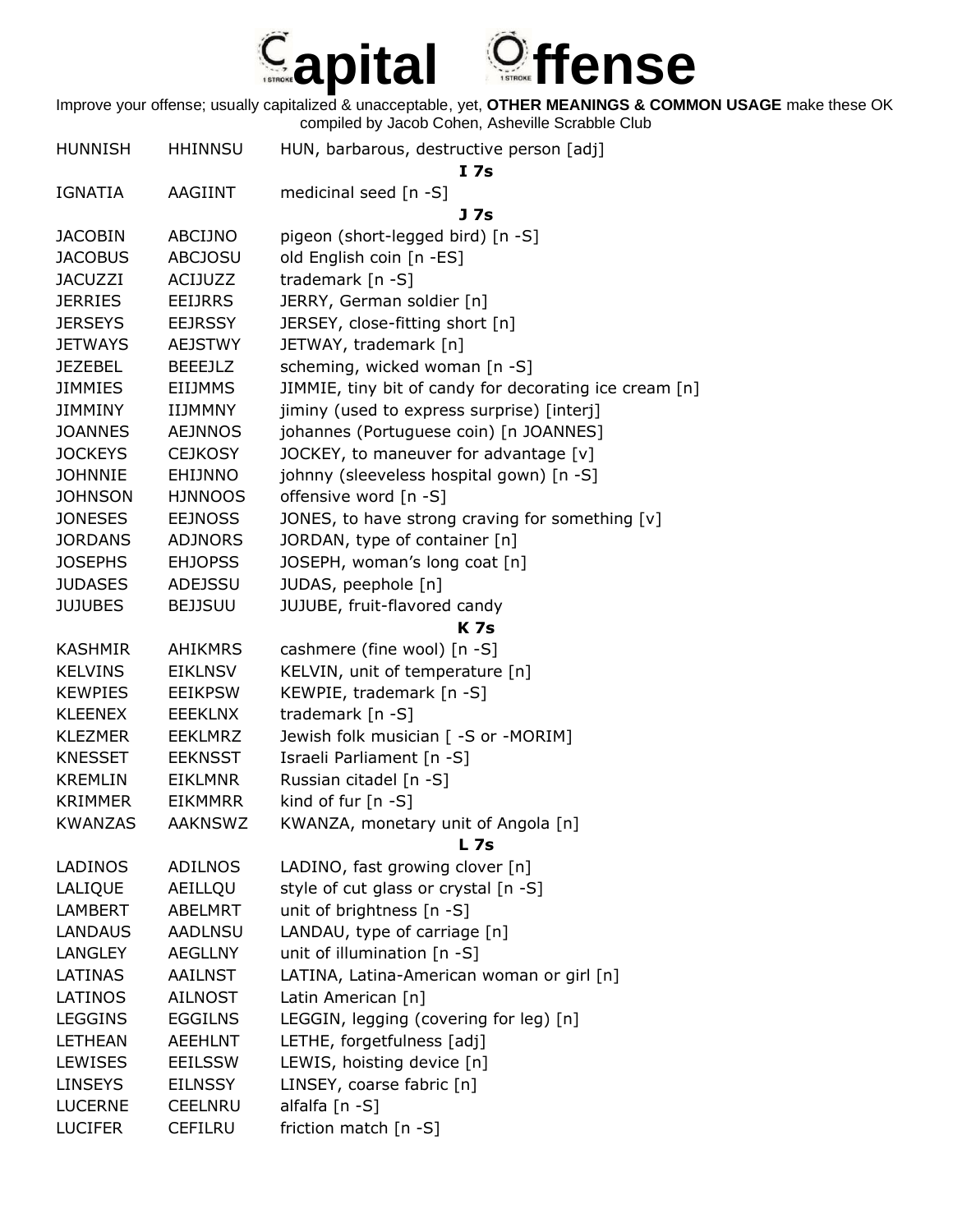

| <b>LUCITES</b> | <b>CEILSTU</b> | LUCITE, trademark [n]                                                              |
|----------------|----------------|------------------------------------------------------------------------------------|
| <b>LUREXES</b> | <b>EELRSUX</b> | LUREX, trademark [n]                                                               |
| <b>LYDDITE</b> | <b>DDEILTY</b> | explosive [n -S]                                                                   |
|                |                | <b>M</b> 7s                                                                        |
| <b>MACADAM</b> | <b>AAACDMM</b> | type of pavement [n -S]                                                            |
| <b>MACUMBA</b> | AABCMMU        | religion practiced in Brazil [n -S]                                                |
| MADEIRA        | AADEIMR        | white wine $[n -S]$                                                                |
| <b>MADONNA</b> | AADMNNO        | former Italian title of respect for woman [n -S]                                   |
| <b>MAFFICK</b> | <b>ACFFIKM</b> | to celebrate boisterously [v -ED, -ING, -S]                                        |
| <b>MAHATMA</b> | <b>AAAHMMT</b> | Hindu sage [n -S]                                                                  |
| <b>MALARKY</b> | <b>AAKLMRY</b> | malarkey (nonsense (behavior or language that is meaningless or absurd)) [n -KIES] |
| <b>MAMMONS</b> | <b>AMMMNOS</b> | MAMMON, material wealth [n]                                                        |
| <b>MANILLA</b> | AAILLMN        | MANILA (strong paper) [n -S]                                                       |
| <b>MARCELS</b> | <b>ACELMRS</b> | MARCEL, to make deep, soft wave in hair [v]                                        |
| <b>MARCONI</b> | <b>ACIMNOR</b> | two-way radio [n -S]                                                               |
| <b>MARENGO</b> | <b>AEGMNOR</b> | served with sauce of mushrooms, tomatoes, oil, and wine [adj]                      |
| <b>MARGATE</b> | <b>AAEGMRT</b> | tropical fish [n -S]                                                               |
| <b>MARSALA</b> | <b>AAALMRS</b> | Sicilian wine [n -S]                                                               |
| <b>MARTIAN</b> | AAIMNRT        | supposed inhabitant of plant Mars [n -S]                                           |
| <b>MATILDA</b> | AADILMT        | hobo's bundle [n -S]                                                               |
| <b>MAXWELL</b> | <b>AELLMWX</b> | unit of magnetic flux [n -S]                                                       |
| MEDIGAP        | ADEGIMP        | supplemental health insurance [n -S]                                               |
| <b>MEDINAS</b> | <b>ADEIMNS</b> | MEDINA, native quarter of North African city [n]                                   |
| <b>MEDUSAS</b> | ADEMSSU        | MEDUSA, jellyfish [n]                                                              |
| <b>MELTONS</b> | <b>ELMNOST</b> | MELTON, heavy woolen fabric [n]                                                    |
| <b>MERCERS</b> | <b>CEEMRRS</b> | MERCER, dealer in textiles [n]                                                     |
| <b>MERCURY</b> | <b>CEMRRUY</b> | metallic element [n -RIES]                                                         |
|                |                |                                                                                    |
| <b>MERLINS</b> | <b>EILMNRS</b> | MERLIN, European falcon [n]                                                        |
| <b>MICKEYS</b> | <b>CEIKMSY</b> | MICKEY, drugged drink [n]                                                          |
| <b>MINIVER</b> | EIIMNRV        | white fur $[n - S]$                                                                |
| <b>MIOCENE</b> | <b>CEEIMNO</b> | of or pertaining to certain geologic time period [adj]                             |
| <b>MONGOLS</b> | <b>GLMNOOS</b> | MONGOL, person afflicted with form of mental deficiency [n]                        |
| <b>MORGANS</b> | <b>AGMNORS</b> | MORGAN, unit distance between genes [n]                                            |
| <b>MOROCCO</b> | <b>CCMOOOR</b> | soft leather [n -S]                                                                |
| <b>MOSCATO</b> | <b>ACMOOST</b> | sweet dessert wine [n -S]                                                          |
| <b>MOSELLE</b> | <b>EELLMOS</b> | medium-dry white wine [n -S]                                                       |
| <b>MUNSTER</b> | <b>EMNRSTU</b> | muenster (mild cheese) [n -S]                                                      |
|                |                | <b>N</b> 7s                                                                        |
| <b>NEDDIES</b> | <b>DDEEINS</b> | NEDDY, donkey (domestic ass) [n]                                                   |
| <b>NEGROID</b> | <b>DEGINOR</b> | member of black race [n -S]                                                        |
| <b>NELLIES</b> | <b>EEILLNS</b> | NELLIE, effeminate male [n] / NELLY, nellie [n]                                    |
| <b>NEOCONS</b> | <b>CENNOOS</b> | NEOCON, neoconservative [n]                                                        |
| <b>NEOGENE</b> | <b>EEEGNNO</b> | of or pertaining to certain geologic time period [adj]                             |
| <b>NESTORS</b> | <b>ENORSST</b> | NESTOR, wise old man [n]                                                           |
| <b>NEWTONS</b> | <b>ENNOSTW</b> | NEWTON, unit of force [n]                                                          |
| NIAGARA        | AAAGINR        | outpouring or deluge [n -S]                                                        |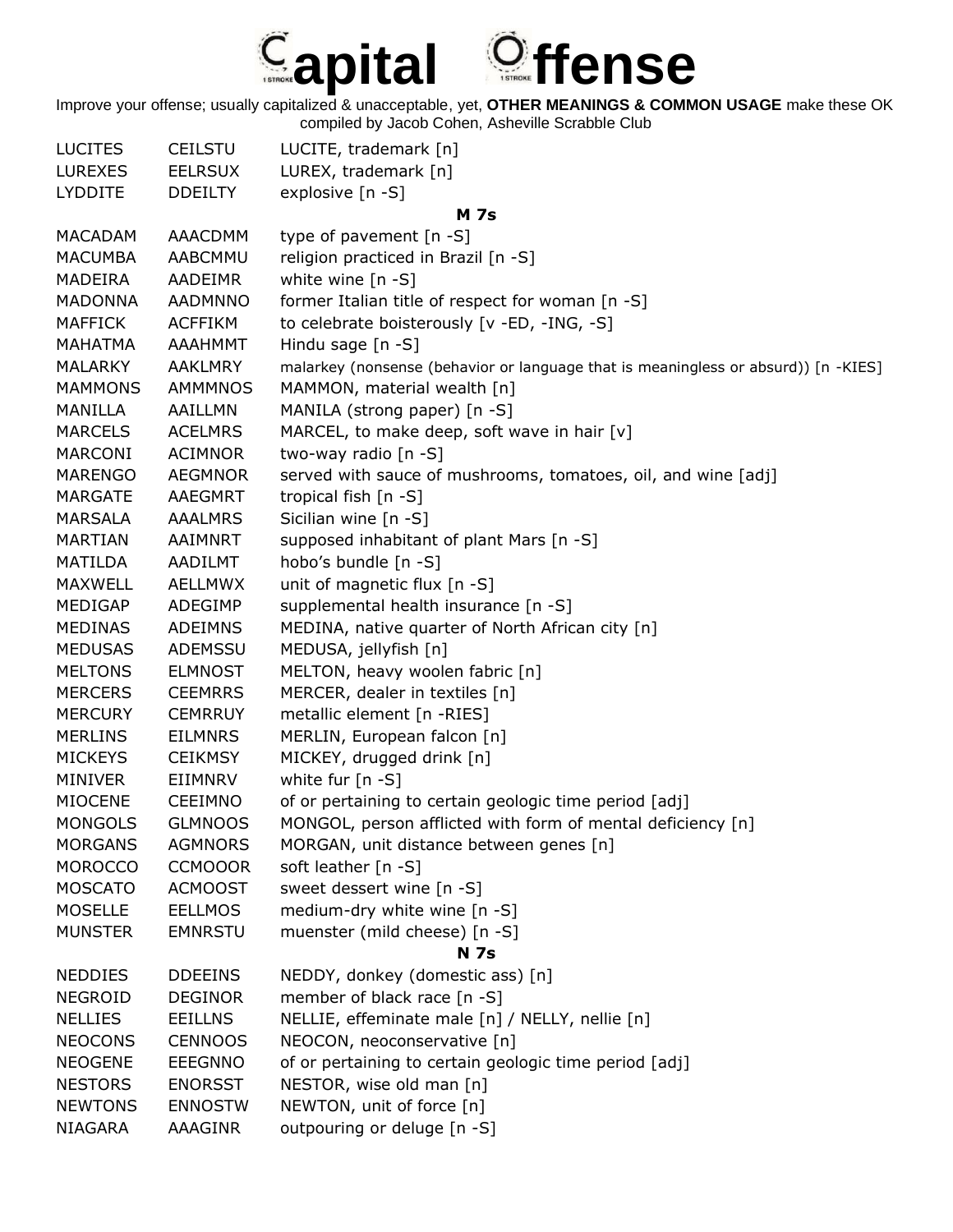

| <b>NIGELLA</b> | <b>AEGILLN</b> | annual herb $[n -S]$                                                          |
|----------------|----------------|-------------------------------------------------------------------------------|
| <b>NUBUCKS</b> | <b>BCKNSUU</b> | NUBUCK, soft sueded leather [n]                                               |
|                |                | 0 7s                                                                          |
| <b>ODYSSEY</b> | <b>DEOSSYY</b> | long, wandering journey [n -S]                                                |
| <b>OEDIPAL</b> | ADEILOP        | pertaining to libidinal feelings in child toward parent of opposite sex [adj] |
| <b>OERSTED</b> | <b>DEEORST</b> | unit of magnetic intensity [n -S]                                             |
| <b>OLESTRA</b> | <b>AELORST</b> | noncaloric fat substitute [n -S]                                              |
| <b>OXFORDS</b> | <b>DFOORSX</b> | OXFORD, type of shoe [n]                                                      |
| <b>OZALIDS</b> | ADILOSZ        | OZALID, trademark [n]                                                         |
|                |                | <b>P</b> 7s                                                                   |
| <b>PACIFIC</b> | <b>ACCFIIP</b> | peaceful [adj]                                                                |
| PAHLAVI        | <b>AAHILPV</b> | former coin of Iran $[n - S]$                                                 |
| PALADIN        | AADILNP        | knightly champion [n -S]                                                      |
| <b>PALMERS</b> | <b>AELMPRS</b> | PALMER, religious pilgrim [n]                                                 |
| <b>PALMYRA</b> | <b>AALMPRY</b> | tropical tree $[n - S]$                                                       |
| <b>PAMPEAN</b> | AAEMNPP        | native of pampas [n -S]                                                       |
| <b>PANAMAS</b> | <b>AAAMNPS</b> | PANAMA, lightweight hat [n]                                                   |
| <b>PANDORA</b> | <b>AADNOPR</b> | bandore (ancient lute) [n -S]                                                 |
| <b>PARISES</b> | <b>AEIPRSS</b> | PARIS, European herb [n]                                                      |
| <b>PASCALS</b> | <b>AACLPSS</b> | PASCAL, unit of pressure [n]                                                  |
| <b>PAVLOVA</b> | <b>AALOPVV</b> | meringue dessert [n -S]                                                       |
| <b>PAWNEES</b> | <b>AEENPSW</b> | PAWNEE, one to whom something is pawned [n]                                   |
| PERMIAN        | <b>AEIMNPR</b> | of or pertaining to certain geologic time period [adj]                        |
| <b>PERNODS</b> | <b>DENOPRS</b> | PERNOD, trademark [n]                                                         |
| <b>PERSPEX</b> | <b>EEPPRSX</b> |                                                                               |
|                |                | trademark [n -ES]                                                             |
| <b>PETUNIA</b> | <b>AEINPTU</b> | tropical herb [n -S]                                                          |
| <b>PHOEBES</b> | <b>BEEHOPS</b> | PHOEBE, small bird [n]                                                        |
| <b>PHOENIX</b> | <b>EHINOPX</b> | mythical bird [n -ES]                                                         |
| <b>PIANOLA</b> | AAILNOP        | type of player piano [n -S]                                                   |
| PLIMSOL        | <b>ILLMOPS</b> | plimsoll (rubber-soled cloth shoe) [n -S]                                     |
| <b>PODESTA</b> | <b>ADEOPST</b> | Italian magistrate [n -S]                                                     |
| <b>PODUNKS</b> | <b>DKNOPSU</b> | PODUNK, small, unimportant town [n]                                           |
| <b>PULLMAN</b> | <b>ALLMNPU</b> | railroad sleeping car [n -S]                                                  |
| <b>PYREXES</b> | <b>EEPRSXY</b> | PYREX, trademark [n]                                                          |
| <b>PYRRHIC</b> | <b>CHIPRRY</b> | type of metrical foot [n -S]                                                  |
|                |                | Q 7s                                                                          |
| QUAKERS        | AEKQRSU        | QUAKER, one that quakes [n]                                                   |
| QUASSIA        | AAIQSSU        | tropical tree [n -S]                                                          |
| QUASSIN        | AINQSSU        | medicinal compound obtained from wood of quassia [n -S]                       |
| QUIXOTE        | <b>EIOQTUX</b> | quixotic person [n -S]                                                        |
|                |                | <b>R</b> 7s                                                                   |
| <b>RAGLANS</b> | <b>AAGLNRS</b> | RAGLAN, type of overcoat (warm coat worn over indoor clothing) [n]            |
| <b>RAMADAS</b> | <b>AAADMRS</b> | RAMADA, roofed, open-sided shelter [n]                                        |
| <b>RAMONAS</b> | <b>AAMNORS</b> | RAMONA, plant of mint family [n]                                              |
| <b>REALTOR</b> | <b>AELORRT</b> | trademark [n -S]                                                              |
| <b>REDCOAT</b> | <b>ACDEORT</b> | British soldier during American Revolution [n -S]                             |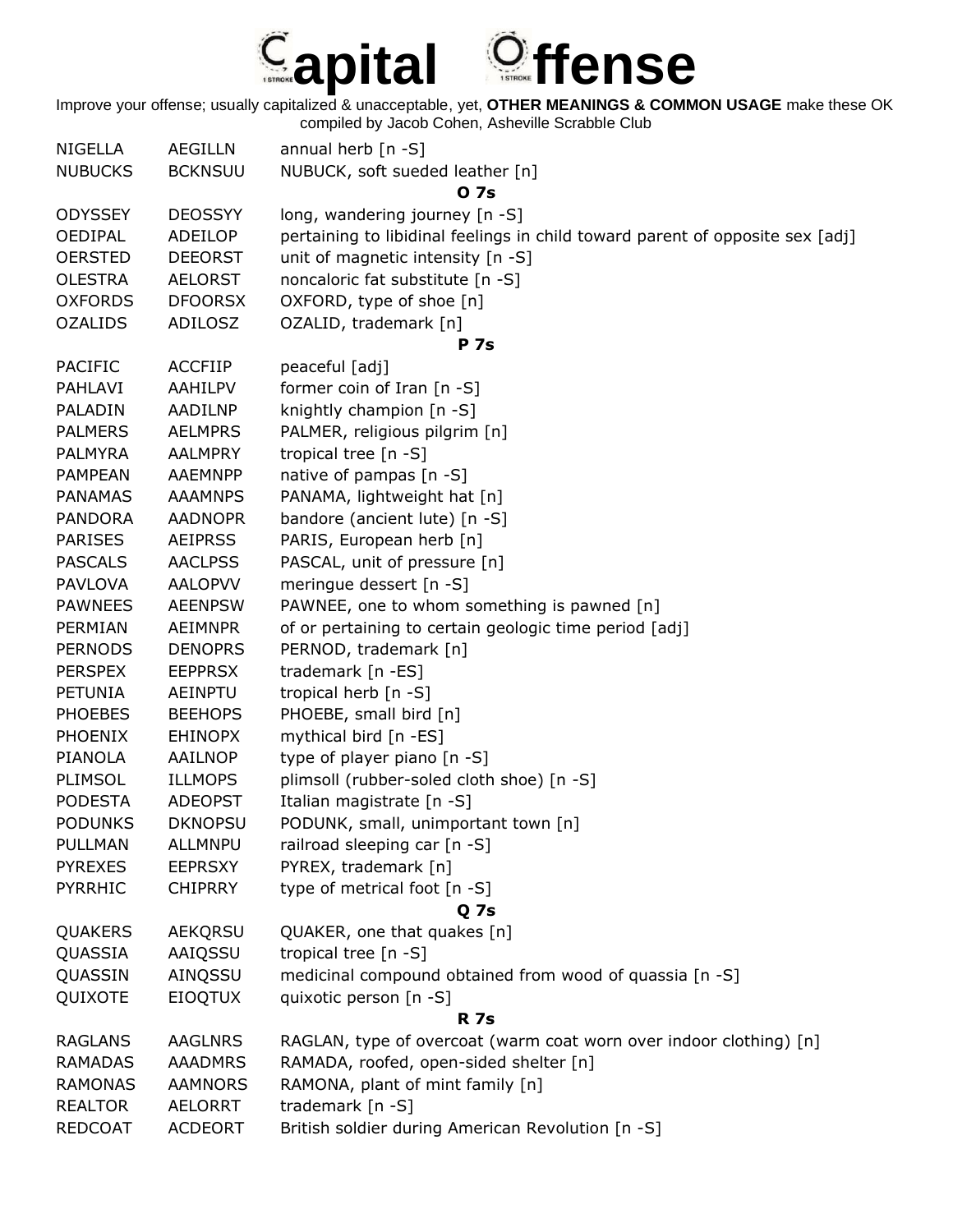## **apital ffense**

| REDSKIN        | <b>DEIKNRS</b> | variety of peanut $[n - S]$                                                      |
|----------------|----------------|----------------------------------------------------------------------------------|
| <b>REEBOKS</b> | <b>BEEKORS</b> | REEBOK, rhebok (large antelope) [n]                                              |
| <b>REGINAS</b> | <b>AEGINRS</b> | REGINA, queen [n]                                                                |
| <b>REXINES</b> | <b>EEINRSX</b> | REXINE, trademark [n]                                                            |
| <b>RIALTOS</b> | <b>AILORST</b> | RIALTO, marketplace [n]                                                          |
| <b>RICKEYS</b> | <b>CEIKRSY</b> | RICKEY, alcoholic beverage containing lime juice, sugar, and soda water [n]      |
| <b>RIDLEYS</b> | <b>DEILRSY</b> | RIDLEY, sea turtle [n]                                                           |
| <b>ROCOCOS</b> | <b>CCOOORS</b> | ROCOCO, style of architecture and decoration [n]                                 |
| <b>RODNEYS</b> | <b>DENORSY</b> | RODNEY, small fishing boat [n]                                                   |
| <b>ROLFERS</b> | <b>EFLORRS</b> | ROLFER, one that rolfs (to practice type of massage) [n]                         |
| <b>RONTGEN</b> | <b>EGNNORT</b> | roentgen (unit of radiation dosage) [n -S]                                       |
| <b>ROSCOES</b> | <b>CEOORSS</b> | ROSCOE, pistol [n]                                                               |
|                |                | S <sub>7s</sub>                                                                  |
| <b>SALINAS</b> | <b>AAILNSS</b> | SALINA, pond, marsh, or lake containing salt water [n]                           |
| <b>SAMBOES</b> | <b>ABEMOSS</b> | SAMBO, Latin American of mixed black and Indian ancestry [n]                     |
| SAMOYED        | ADEMOSY        | any of Siberian breed of medium-sized white or cream-colored sled dogs [n -S]    |
| SAMURAI        | AAIMRSU        | Japanese warrior [n -S]                                                          |
| <b>SAVARIN</b> | <b>AAINRSV</b> | yeast cake baked in ring mold [n -S]                                             |
| <b>SCROOGE</b> | <b>CEGOORS</b> | miserly person [n -S]                                                            |
| <b>SECONAL</b> | <b>ACELNOS</b> | trademark [n -S]                                                                 |
| <b>SHARIAT</b> | AAHIRST        | sharia (Islamic law based on Koran) [n -S]                                       |
| <b>SHASTAS</b> | AAHSSST        | SHASTA, flowering plant [n]                                                      |
| <b>SHEILAS</b> | <b>AEHILSS</b> | SHEILA, young woman [n]                                                          |
| <b>SHERPAS</b> | <b>AEHPRSS</b> | SHERPA, soft fabric for linings [n]                                              |
| <b>SHINOLA</b> | AHILNOS        | trademark [n -S]                                                                 |
| <b>SHORTIA</b> | <b>AHIORST</b> | perennial herb [n -S]                                                            |
| <b>SHYLOCK</b> | <b>CHKLOSY</b> | to lend money at high interest rates [v -ED, -ING, -S]                           |
| <b>SIAMESE</b> | <b>AEEIMSS</b> | water pipe with connection for two hoses [n -S]                                  |
| <b>SIBYLIC</b> | <b>BCIILSY</b> | SIBYL, female prophet [adj]                                                      |
| <b>SIEMENS</b> | <b>EEIMNSS</b> | unit of electrical conductance [n SIEMENS, -ES]                                  |
| <b>SIENNAS</b> | <b>AEINNSS</b> | SIENNA, brown pigment [n]                                                        |
| <b>SIERRAN</b> | <b>AEINRRS</b> | SIERRA, mountain range [adj]                                                     |
| <b>SIEVERT</b> | <b>EEIRSTV</b> | unit of ionizing radiation [n -S]                                                |
| <b>SILESIA</b> | <b>AEIILSS</b> | cotton fabric [n -S]                                                             |
| <b>SKIDOOS</b> | <b>DIKOOSS</b> | SKIDOO, to skiddoo (to go away) [v]                                              |
| <b>SMOKIES</b> | <b>EIKMOSS</b> | SMOKEY, police officer who patrols highways [n] / SMOKIE, sausage or hot dog [n] |
| <b>SOVIETS</b> | <b>EIOSSTV</b> | SOVIET, legislative body in Communist country [n]                                |
| SOYUZES        | <b>EOSSUYZ</b> | SOYUZ, manned spacecraft of former Soviet Union [n]                              |
| <b>SPANDEX</b> | <b>ADENPSX</b> | synthetic elastic fiber [n -S]                                                   |
| <b>SPEEDOS</b> | <b>DEEOPSS</b> | SPEEDO, speedometer [n]                                                          |
| <b>SPENCER</b> | <b>CEENPRS</b> | trysail (type of sail) [n -S]                                                    |
| <b>SPITZES</b> | <b>EIPSSTZ</b> | SPITZ, dog having heavy coat [n]                                                 |
| <b>SPUTNIK</b> | <b>IKNPSTU</b> | Soviet artificial earth satellite [n -S]                                         |
| <b>STETSON</b> | <b>ENOSSTT</b> | trademark $[n -S]$                                                               |
| <b>SUDOKUS</b> | <b>DKOSSUU</b> | SUDOKU, puzzle involving numbers 1 through 9 [n]                                 |
| <b>SUPREME</b> | <b>EEMPRSU</b> | smooth white sauce made with chicken stock [n]                                   |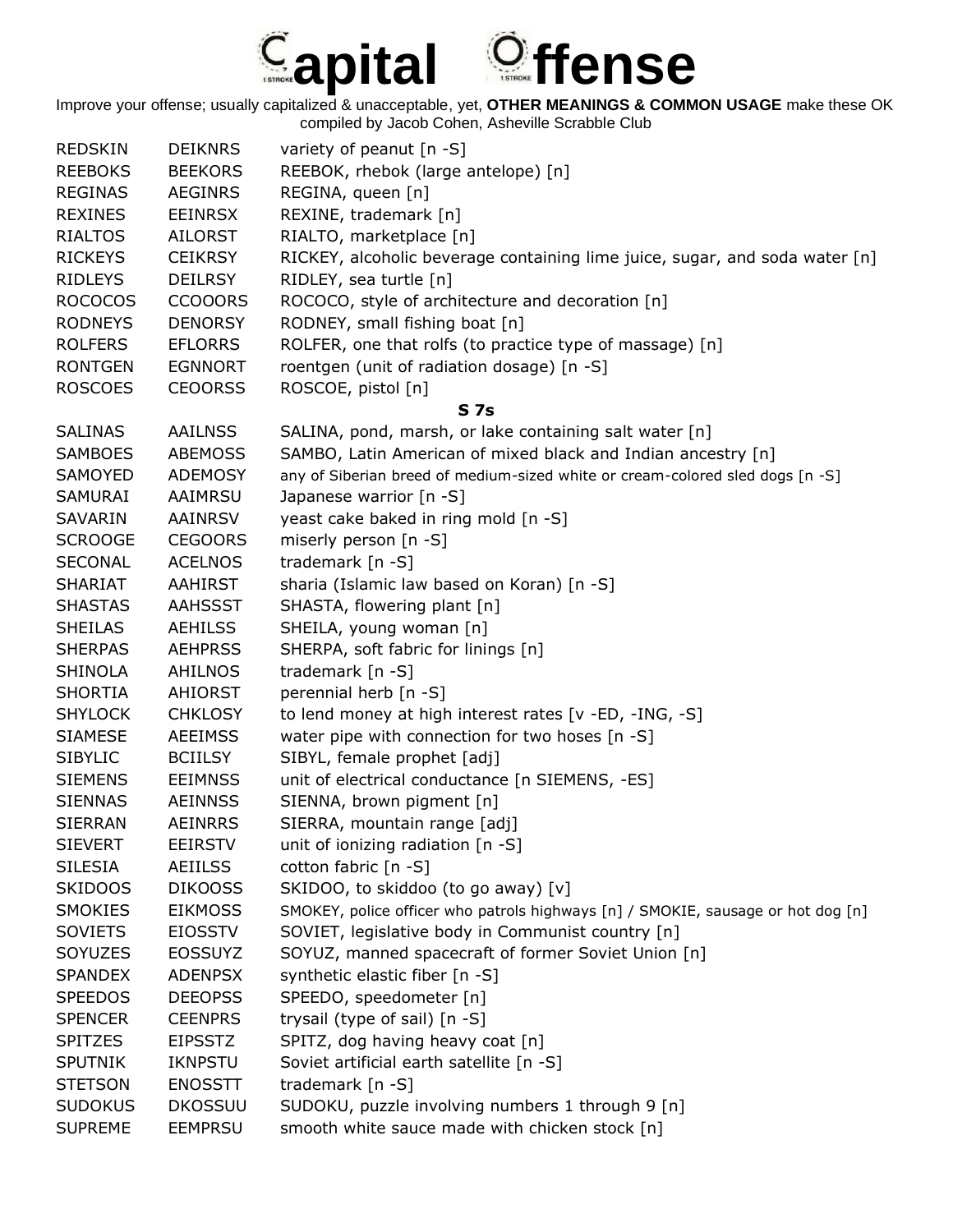

| <b>SYNANON</b>                   | <b>ANNNOSY</b>                   | method of group therapy for drug addicts [n -S]                                                           |
|----------------------------------|----------------------------------|-----------------------------------------------------------------------------------------------------------|
|                                  |                                  | T 7s                                                                                                      |
| <b>TAMMIES</b>                   | <b>AEIMMST</b>                   | TAMMIE, tammy (fabric of mixed fabrics) [n] / TAMMY [n -S]                                                |
| <b>TANNOYS</b>                   | <b>ANNOSTY</b>                   | TANNOY, trademark [n]                                                                                     |
| <b>TANTRIC</b>                   | <b>ACINRTT</b>                   | TANTRA, one of class of Hindu religious writings [adj]                                                    |
| <b>TARTUFE</b>                   | AEFRTTU                          | Tartuffe (hypocrite) [n -S]                                                                               |
| <b>TARZANS</b>                   | <b>AANRSTZ</b>                   | TARZAN, person of superior strength and agility [n]                                                       |
| <b>TEFLONS</b>                   | <b>EFLNOST</b>                   | TEFLON, trademark [n]                                                                                     |
| <b>TEXASES</b>                   | <b>AEESSTX</b>                   | TEXAS, uppermost structure on steamboat [n]                                                               |
| <b>THERMIT</b>                   | <b>EHIMRTT</b>                   | trademark [n -S]                                                                                          |
| <b>THERMOS</b>                   | <b>EHMORST</b>                   | container used to keep liquids either hot or cold [n -ES]                                                 |
| <b>TICTACS</b>                   | <b>ACCISTT</b>                   | to ticktock (to make ticking sound of clock) [n]                                                          |
| <b>TIFFANY</b>                   | AFFINTY                          | thin, mesh fabric [n -NIES]                                                                               |
| <b>TILBURY</b>                   | <b>BILRTUY</b>                   | carriage having two wheels [n -RIES]                                                                      |
| <b>TIMOTHY</b>                   | <b>HIMOTTY</b>                   | European grass [n -HIES]                                                                                  |
| <b>TOFUTTI</b>                   | <b>FIOTTTU</b>                   | trademark [n -S]                                                                                          |
| <b>TOLEDOS</b>                   | <b>DELOOST</b>                   | TOLEDO, finely tempered sword [n]                                                                         |
| <b>TOYLAND</b>                   | <b>ADLNOTY</b>                   | toy industry [n -S]                                                                                       |
| <b>TOYTOWN</b>                   | <b>NOOTTWY</b>                   | small model of town [n -S]                                                                                |
| <b>TRIPOLI</b>                   | <b>IILOPRT</b>                   | soft, friable rock [n -S]                                                                                 |
| <b>TROILUS</b>                   | <b>ILORSTU</b>                   | large butterfly [n -ES]                                                                                   |
| <b>TURKEYS</b>                   | <b>EKRSTUY</b>                   | TURKEY, large American bird [n]                                                                           |
|                                  |                                  | <b>U</b> 7s                                                                                               |
|                                  |                                  | <b>V</b> 7s                                                                                               |
| VANDYKE                          | <b>ADEKNVY</b>                   | short, pointed beard [n -S]                                                                               |
| <b>VARROAS</b>                   | <b>AAORRSV</b>                   | VARROA, mite that is parasite of honeybee [n]                                                             |
| <b>VELCROS</b>                   | <b>CELORSV</b>                   | VELCRO, trademark [n]                                                                                     |
| <b>VERONAL</b><br><b>VICHIES</b> | <b>AELNORV</b>                   | sedative drug [n -S]                                                                                      |
|                                  | <b>CEHIISV</b><br><b>CIORSTV</b> | VICHY, type of mineral water [n]<br>VICTOR, one who defeats adversary [n]                                 |
| <b>VICTORS</b>                   |                                  |                                                                                                           |
| <b>VIDALIA</b>                   | AADIILV                          | sweet onion of southern U.S. [n -S]                                                                       |
| <b>VIKINGS</b>                   | <b>GKIINSV</b>                   | VIKING, Scandinavian pirate [n]<br><b>W 7s</b>                                                            |
|                                  | <b>AIIKKSW</b>                   |                                                                                                           |
| WAKIKIS                          | <b>AELLSWY</b>                   | WAKIKI, shell money of South Sea Islands [n]<br>WALLEY, type of jump in figure skating [n]                |
| <b>WALLEYS</b>                   |                                  |                                                                                                           |
| <b>WARSAWS</b><br><b>WEBSTER</b> | AARSSWW<br><b>BEERSTW</b>        | WARSAW, marine fish [n]<br>weaver $[n - S]$                                                               |
| WEEJUNS                          |                                  |                                                                                                           |
|                                  | <b>EEJNSUW</b>                   | trademark for loafers [n]                                                                                 |
| WELLIES<br><b>WHITLOW</b>        | <b>EEILLSW</b>                   | WELLIE, Wellington boot [n] / WELLY, wellie (Wellington boot) [n]<br>inflammation of finger or toe [n -S] |
|                                  | <b>HILOTWW</b>                   |                                                                                                           |
| <b>WICCANS</b>                   | <b>ACCINSW</b>                   | WICCAN, one who practices wicca [n]<br>small fern [n -S]                                                  |
| <b>WOODSIA</b>                   | <b>ADIOOSW</b>                   | X <sub>7s</sub>                                                                                           |
| <b>XEROXED</b>                   | <b>DEEORXX</b>                   | XEROX, to copy on xerographic copier [v]                                                                  |
|                                  |                                  |                                                                                                           |
| <b>XEROXES</b>                   | <b>EEORSXX</b>                   | XEROX, to copy on xerographic copier [v]                                                                  |